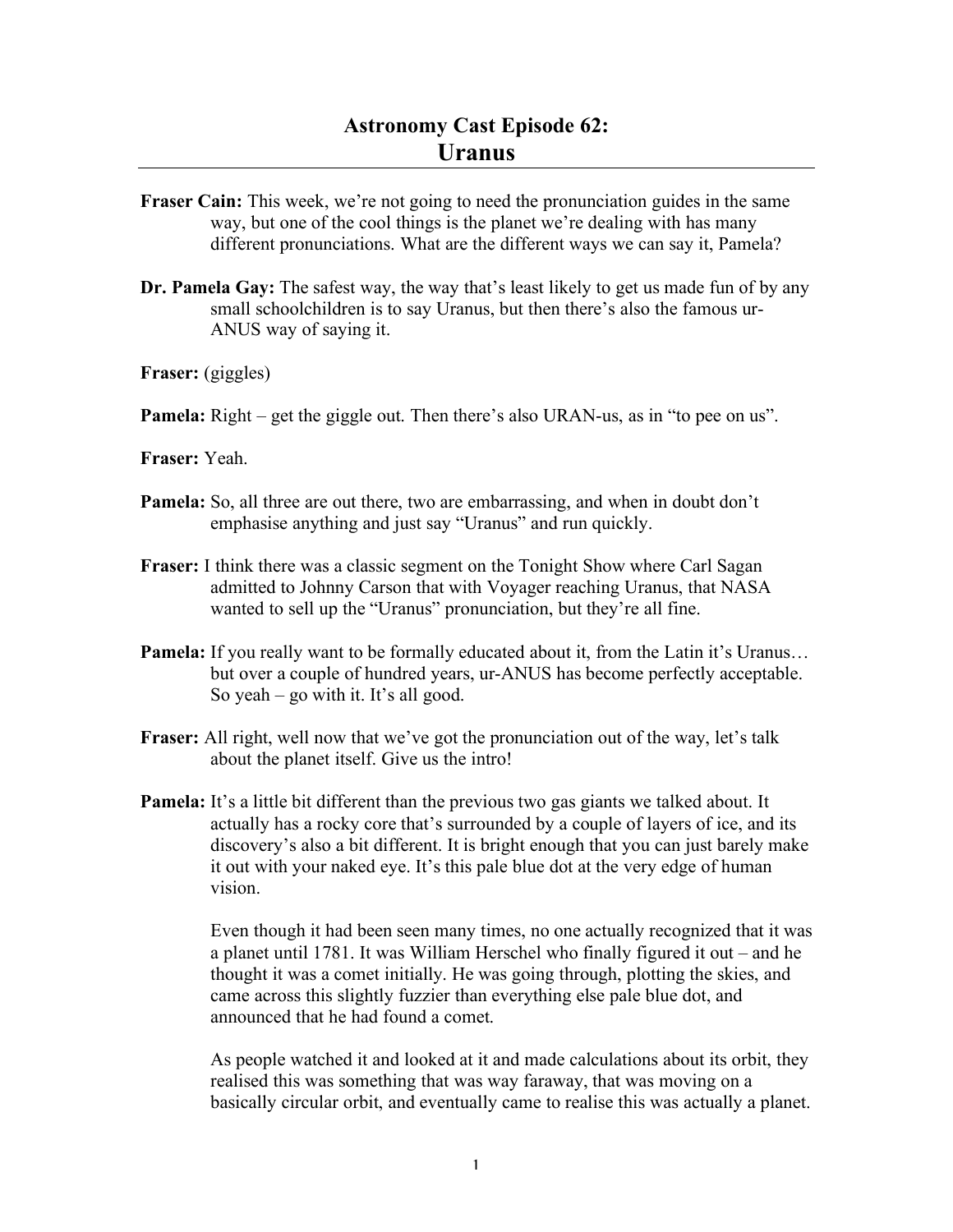- **Fraser:** So with nice, dark skies, people a long time ago might have spotted it and known that it was a planet and there would have been another planet in the sky that people were well aware of.
- **Pamela:** the thing is we actually have recorded measurements from much earlier. There were measurements in 1690 by John Flamstead, and there was Pierre Lamonier who saw it in 1750 and 1769 and they made records of this star. The star was 34 Tauri, they mapped it, they named it, they called it a star… and it wasn't a star.

It moves very slowly on the sky. It has an 84-year period around the Sun, which means that in the course of one year, it'll move a little bit more than four degrees across the sky. That's about eight times the width of the moon, but from one night to the next that's very little motion. Your casual person just chewing through the sky isn't going to notice that small amount of motion.

- **Fraser:** But just to be clear, if you went to really, really dark skies, and knew where to look, you could just barely see it with the unaided eye – and with binoculars, no problem.
- **Pamela:** Yeah. It's just right at the edge of vision. It's right around 6 magnitude, which for your standard every day person (there are some insane freaks out there like Steve O'Mira who's a great person but whose eyes are supernatural – he can see things that normal people can't see), this planet is on the edge of normal-person vision, in dark sites. It's really quite cool. It took a long time for people to figure out that the slow moving object wasn't just a star, it was actually another planet.
- **Fraser:** Let's go back to the construction. You said it has a solid core how do they know that?
- **Pamela:** When we try and sort out how planets are structured, we look at a lot of different things, like how their moons go around them. It basically boils down to figuring out what the mass of the object is, how big the object is in terms of diameter, and then you start figuring out (with mathematical models) how it is that you could get that amount of mass in that size of an area. If you do very careful measurements, you can actually find the moment of inertia. I don't know if we've actually done that with Uranus, but we can figure out the moment of inertia of an object by how that mass is distributed as a function of radius.

So it basically boils down to looking at it, figuring out what its mass is, and then you do a lot of complicated mathematical modelling to fit that amount of mass in that size of a planet.

**Fraser:** Right, and you can see the outer layers so you know that it should be, say, mostly hydrogen and helium, but since those aren't very dense, something much more dense has got to be going on inside.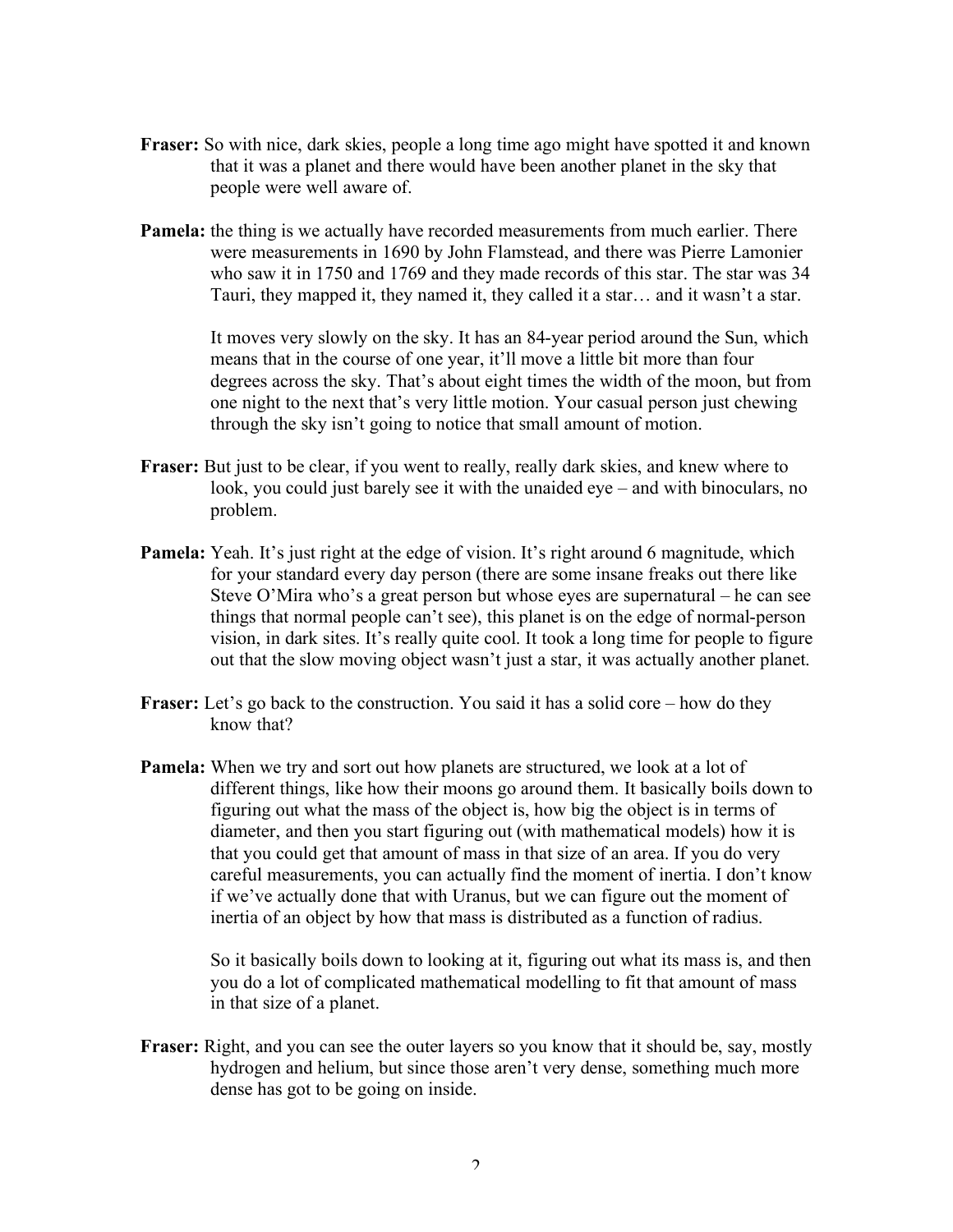**Pamela:** This is where we get to rocky core surrounded by layers of ices: water ices, carbon dioxide ices… it's really something completely different than Saturn and Jupiter. We call these the ice giants because, just like Neptune, it's this blue colour that comes from having methane in its atmosphere and it's much colder. It's further away from the Sun, and because it's actually lower mass than Neptune, it's even colder than Neptune – it just hasn't held onto its heat, and it doesn't have as much heating from compressing down under its own mass.

> So we have this planet that is the fourth largest in terms of mass, and third largest in terms of radius because it just hasn't compressed down very much. It's quite a cold planet, and it has layers and layers of ice beneath its cloudy surface.

- **Fraser:** So does it qualify as a failed star as well, or are we just way too small now?
- **Pamela:** We're getting way too small now. It's something you start talking about in terms of size compared to earth. It's four earth radiuses in size. We're not comparing it any longer to Jupiter: it's 14.5 Earths in terms of its mass. Here we're starting to get to things that aren't even full gas giants. It's an ice giant instead.
- **Fraser:** All right. Now, it's got a few bizarre things about it. First thing is it rotates on its side.
- **Pamela:** Uranus, actually, at different points in its orbit, looks like a target. We see it and there's this big blue part in the centre. If we look carefully in the right wavelengths, we can see its rings wrapping around it saying, "Hey, shoot here with your telescope".

At other points, such as last year, we see it exactly edge on. When it's edge on, it's at its equinox in its orbit – it's at the first day of spring or fall, depending on which hemisphere you're looking at. Here on earth, at winter solstice, the north pole and everything north of the arctic circle doesn't get any sunlight. On Uranus, pretty much everything north of the equator doesn't get much sunlight. It's tilted completely on its side, and this does some really weird things that we're still trying to figure out.

We've only had the ability to get high-resolution images of it for a few tens of years: not even its full orbit. What we're starting to see as it's getting toward its equinox, is clouds that we never saw before. Dark storms are starting to crop up on its polar areas.

We're also seeing neat things like the pole of the planet that's facing the Sun is typically much brighter in colour, much whiter in colour. The pole that's away from the sun is much darker, much greyer in colour. It looks like that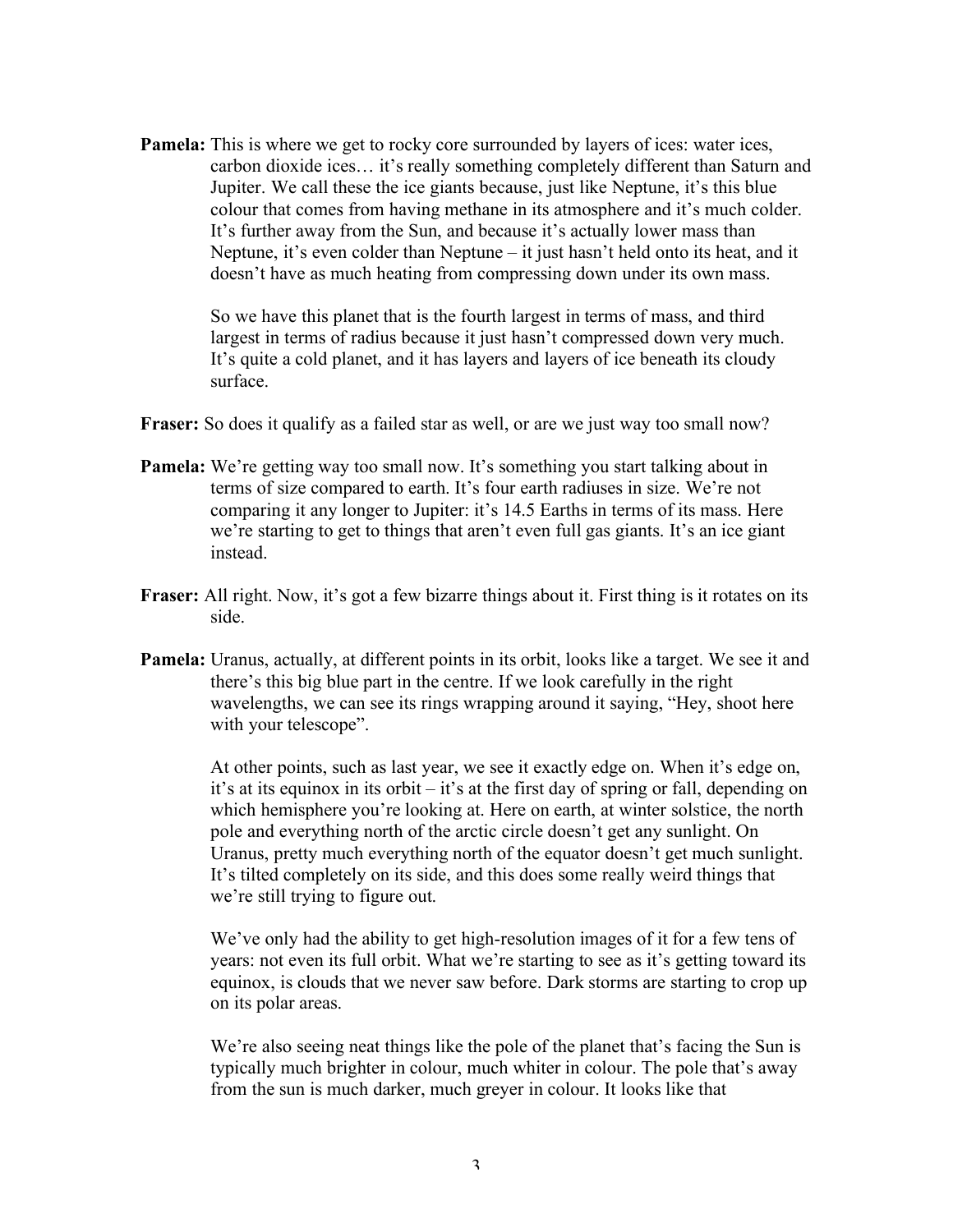colouration, that pattern, isn't associated geographically with the north pole or the south pole, but rather with just facing the Sun.

As Uranus moves out of its equinox, we're actually going to see the colours of the poles change. We're going to see one pole go from bright to dark, and the other go from dark to bright. This is already started. The pole that we've been staring at for the past tens of years now has what appears to be a white collar around it as it starts to darken. There's this white ring of clouds around that darkening pole, and we start to see cloud formations cropping up around the other pole.

It's really quite fascinating to see this seasonal change for the very first time in modern astronomy.

- **Fraser:** It's quite a surprise. Most of the gas giants seem to be having these kinds of seasonal changes. You'd think it's just a great big ball of gas at really frigid temperatures and not much is going to change it. But in fact, all the planets we've talked about already do change quite dramatically, depending on which hemisphere's facing the Sun, and what part of the orbit they're on. So I guess it's quite amazing to watch this because, with Uranus we've never seen this before.
- **Pamela:** This is actually one of the worlds that we know the absolute least about. It has only had one space mission fly anywhere near it, and that was Voyager 2 back in 1986. For the general public, that mission is actually almost completely forgotten. When I looked at the date, I was trying to figure out why I didn't remember this. I remember several of the other Voyager flybys; they're some of my earliest memories.

The Voyager 2 flyby of Uranus happened just 4 days before the Challenger disaster. So in most people's minds, it's been completely forgotten, whereas the memory from that same week of the Challenger stands out firmly. Poor NASA could've had all this huge, wonderful, "here are all of our images of this bright blue planet, with these very beautiful, very thin rings" but instead they were trying to recover from one of NASA's greatest PR and human disasters.

And we haven't sent anything back to it. We don't even actually have any plans to send anything to it anytime in the known future, so we basically have this blue world that we're trying to study from way here on the planet Earth using the Hubble Space Telescope.

- **Fraser:** Let's talk about the rings then. How do these compare to Saturn and Jupiter's rings?
- **Pamela:** They're much darker. They're more like Jupiter's rings than Saturn's rings. They're much thinner in terms of you have these narrow, isolated rings. Uranus'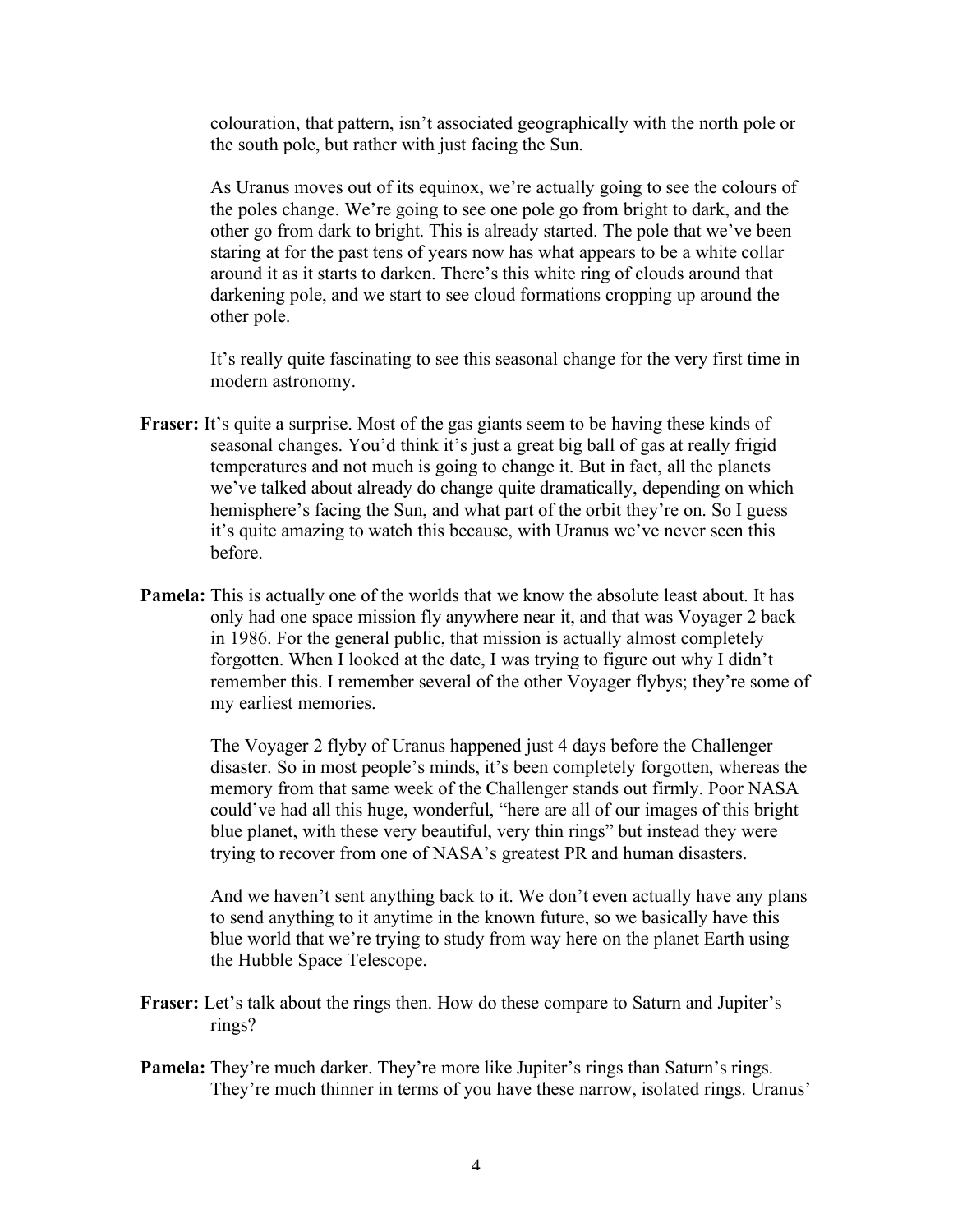rings are just tens of meters in diameter, they're quite thin, and they're mad up of dark particles. They were actually discovered not by seeing them directly, but because they caused a star in the background to eclipse.

Back in 1977, a group of scientists were trying to study Uranus by watching how it passed in front of a background star, causing that star to eclipse. They watched this and they got a lot of data going into eclipse of this background star. We call these occultations.

As they were reducing their data, they noticed it wasn't just a case of watching the star flicker out as it went behind the planet, but as the star moved away from the planet, it then went out of view five more times, and each of these times the star disappeared it was passing behind a ring. That was how we first found these rings. They're very crisp. You look at pictures of them and you can see the star field behind them – they're just these narrow rings that are very separated, very clean and scientists think they're actually probably quite young. These are very different from what we're used to looking at with Saturn.

- **Fraser:** Do they have ring-tending moons in the same way as Saturn? Are there little moonlets there keeping the rings all nice and organized?
- **Pamela:** There are moons embedded in the rings. We unfortunately don't have quite as good a sense of just how small they get, but at this point we've found twentysome-odd different moons tending the rings. Some of them are actually starting to creep up in size, but none of them are as big as the ones we saw around Saturn and Jupiter: we don't have ay Ganymede or Titan hanging out being planet-sized. Here we're starting to get moons that are more moon-sized – more the size of our own moon.

They also have neat names. Here we start naming the moons after characters in Shakespeare and Alexander Pope. We have Miranda, Titania and Oberon. Again, like Saturn, these are ice-rock conglomerates. They're about 50-50 in general. We don't have a lot of really high-resolution pictures. We're dealing with just images we got from Voyager 2, but as near as we can tell, they're about 50-50 ice and rock. They also contained some ammonia and carbon dioxide ice mixed in there. They're out tending the rings.

The largest of these, Titania, is actually half the size of our moon. That we can see these at all is kind of incredible. We're looking clear across the solar system, and on a good day with a fair-sized amateur telescope, you can make out the largest of these moons.

**Fraser:** But if these moons were magically moved into the inner-solar system, we'd have comets right?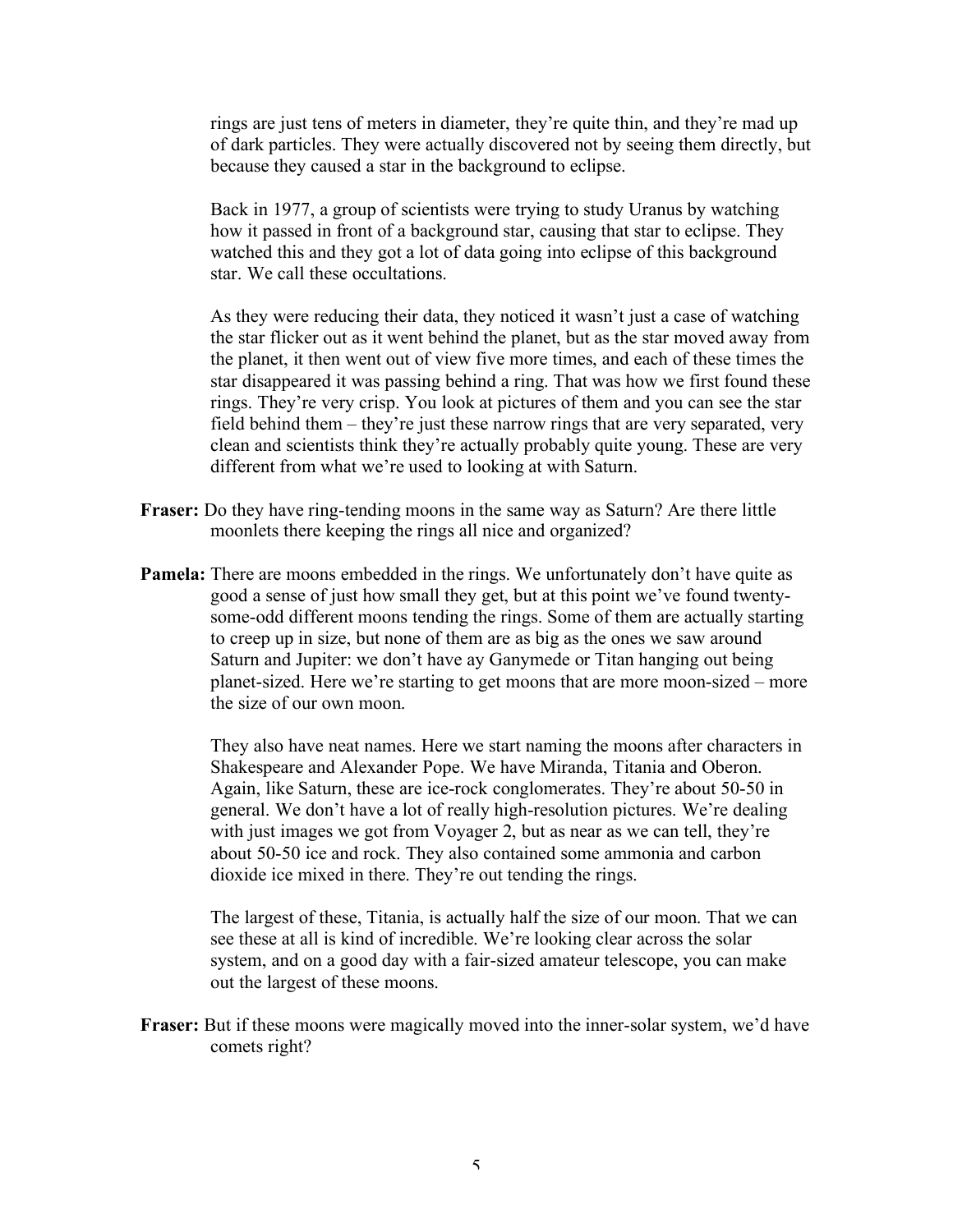**Pamela:** They're not exactly comets – comets aren't generally 50% rock, but yes, they're more like comets than asteroids.

**Fraser:** But they're not almost 100% ice like some of Saturn's moons are.

- **Pamela:** Right, so here we're getting a little bit more rocky, though we have a planet that's more icy. It's neat to see how you have the trade-offs between these two worlds. Saturn, itself: not icy. Uranus: icy. Moons of Saturn: much higher in ice. Moons of Uranus: (as near as we can tell) a bit higher on average in the rock content.
- **Fraser:** You brought this up already, which was the Voyager 2 flyby back in 1986. What did Voyager see as it went by? What were some of its discoveries?
- **Pamela:** The main thing it discovered was back then, it was during a period in Uranus' season where it was just this basically featureless blue object. It was mesmerising in how featureless it was. It was just this clear shade of blue and nothing else. No storms, no spots, nothing. Just this vast blueness. That's kind of unusual; everything else we look at we see storms on. Even Neptune, which is very similar, has these big white storms that seem to be fairly persistent. We just happened to catch Uranus during a period of time where its surface was utterly boring. Sometimes boring is remarkable.

**Fraser:** I know that recent images from Hubble have shown something different.

**Pamela:** As the seasons have changed, we've started to get banding, we've started to get storms, and we've started to see both white spots and dark spots. There's been what we can only liken to thunderstorms going on as the seasons change.

> As you heat one part of the planet that hadn't been heated for a long time, you end up with flows. You end up with currents in the atmosphere that start driving storms that weren't there before, so it seems to be that as we flip which pole is warm and which is cold, we're moving into stormier times that lead to a much more interesting to look at surface of Uranus.

**Fraser:** So what spacecraft is planned to go back there.

**Pamela:** None.

**Fraser:** None.

**Pamela:** Well, it's one of these things where it's not one of those worlds that's looking to show us a lot of life, a lot of interesting geophysics… you go and visit Saturn's moons and you have titan that has this amazing geology and it has fluvial systems with flowing methane and ethane on its surface, and you have ice volcanoes and all this other really cool stuff going on. You go to Jupiter and you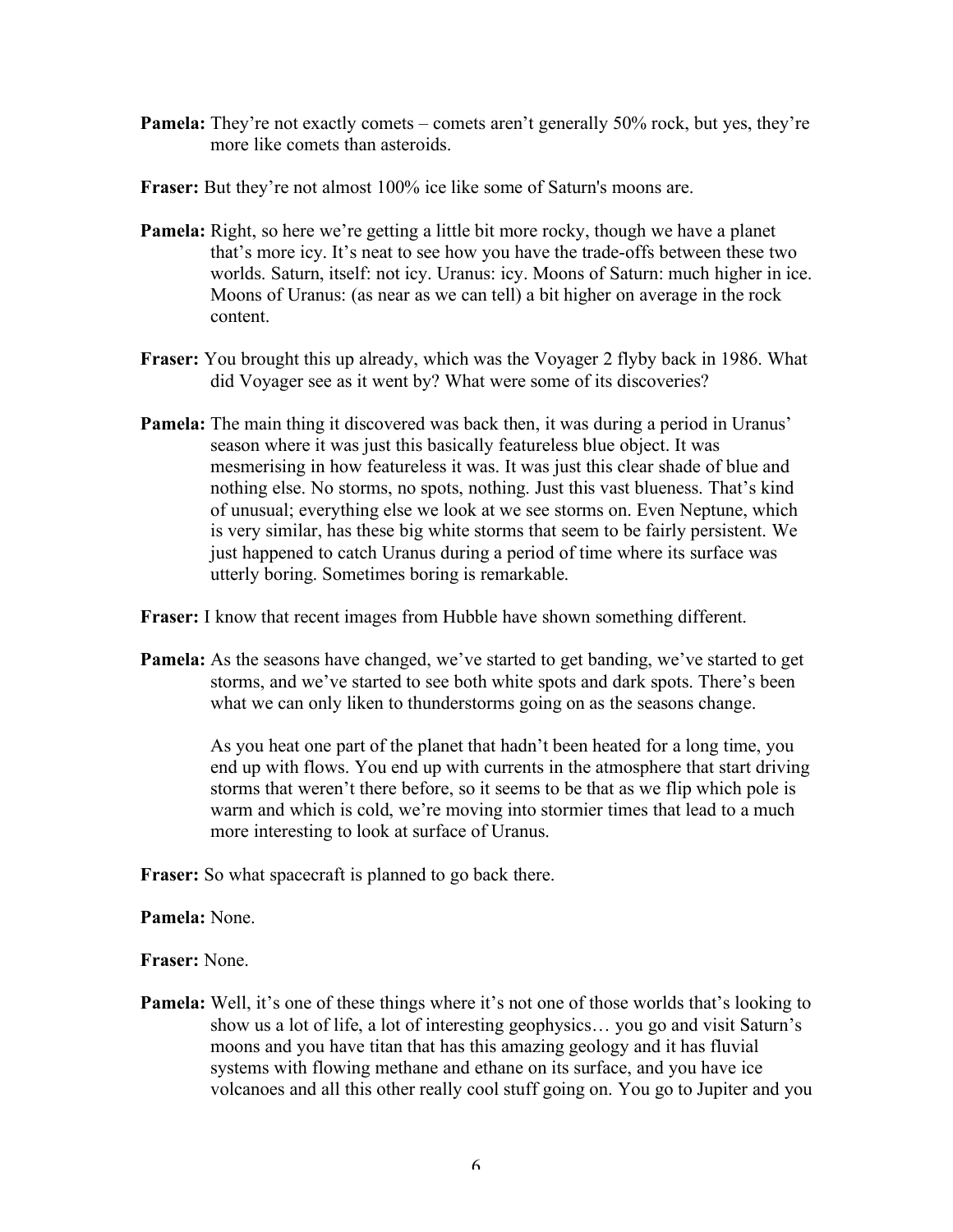have plasma streams and volcanism and tidally disrupted icy Europa that has liquid water underneath a few kilometres of ice. All these things are really fascinating and you look at Uranus and see: plain, blue, boring world with some fairly boring, mundane moons.

So yeah, it's kind of low on the priority list right now.

- **Fraser:** But why was it on the priority list for Voyager?
- **Pamela:** Because we knew nothing about it. Voyager 2 and Voyager 1 (which were launched in that order, but Voyager 1 escaped the solar system first) were out as our first stab at exploring the solar system. We didn't have Hubble at that point to get high-resolution images. We didn't have Keck and the Very Large Telescope. We didn't have any way of getting detailed images of these distant planets.
- **Fraser:** They were also lined up quite conveniently, right?
- **Pamela:** Everything was lined up perfectly. We couldn't launch those missions today and do the same amount of science they were able to do.

We had this wonderful alignment of planets, we had this opportunity, NASA had good funding... so we set off and took our first space-look at all of these planets. We went, "this one's interesting, this one's interesting," (Saturn and Jupiter), and we sent missions to each of those planets. We got out to Neptune and Uranus and went, "okay, that's kinda cool – move on." And we moved on.

There just aren't the same scientific draws in those two systems. They're intermediate mass. They aren't failed stars, they aren't rocky worlds with the potential for man to go explore on foot, so yeah. They have cool weather, they have moons that are kind of cool to look at... but they're hard to get to, and the science returns aren't what we can get for to easier-to-get-to Jupiter and Saturn.

**Fraser:** Would you say there are any outstanding mysteries that still need solving?

**Pamela:** How you tilt a planet on its side. That's always going to be one of those interesting things to think about. If you take a good look at how everything's organized in the solar system, for the most part you get everything orbiting in the same direction, you get everything rotating about their axes in the same direction (there's a couple of exceptions, Venus for instance), but here you have Uranus just totally tipped over.

> There are some solar system models that say Saturn, Jupiter, Uranus and Neptune were all gravitationally interacting with each other, and with all of the asteroids and all of the comets… and in the process they were gravitationally torquing and twisting and flinging each other to completely new orbits. It